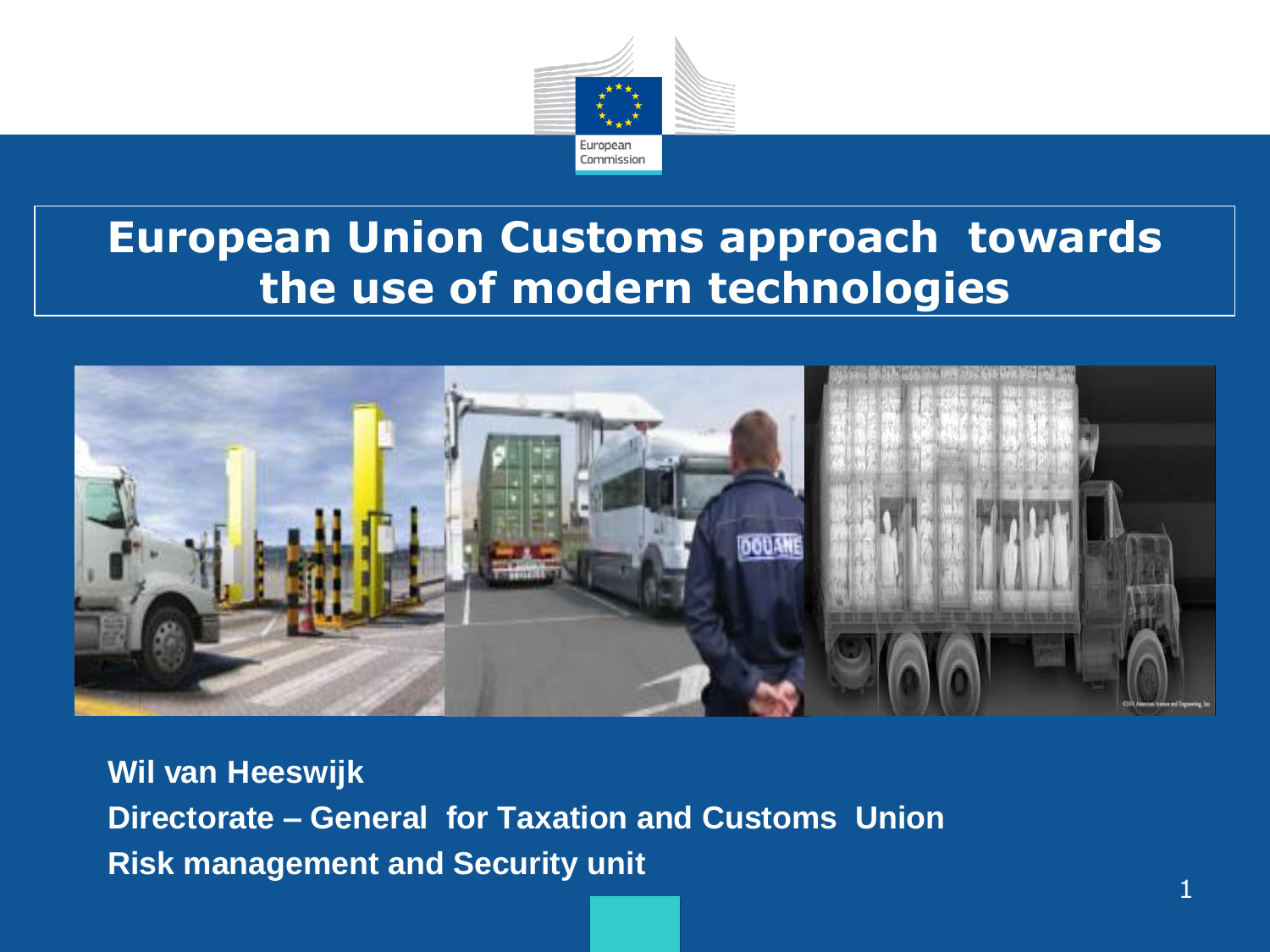

### **My topics for today**

- **1. 1. Changing role of Customs.**
- **3. 2. EU Customs in one minute.**
- **4. 3. EU customs approach towards the use of modern technologies.**
- **5. 4. Optimal use of detection technology**
- **6. 4. Research and Innovation.**
- **7. 5. Challenges in supply chain security.**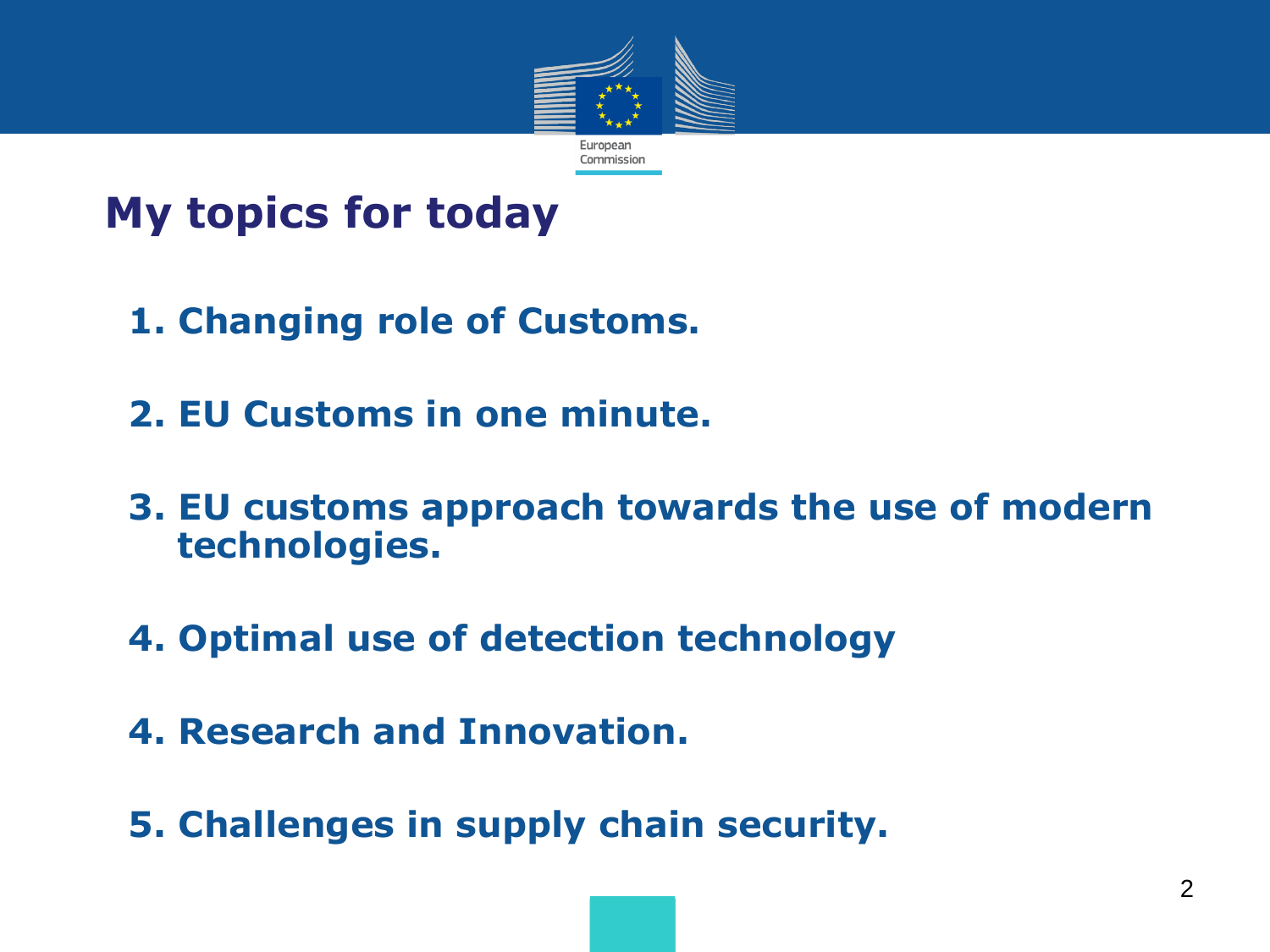

### **The Role of Customs**

**Traditionally Collection of Duties and Taxes**

*Broadened to:*

**Controls for safety and security**

**Security of Supply chain**

**Trade facilitation**

**Use of modern technologies**

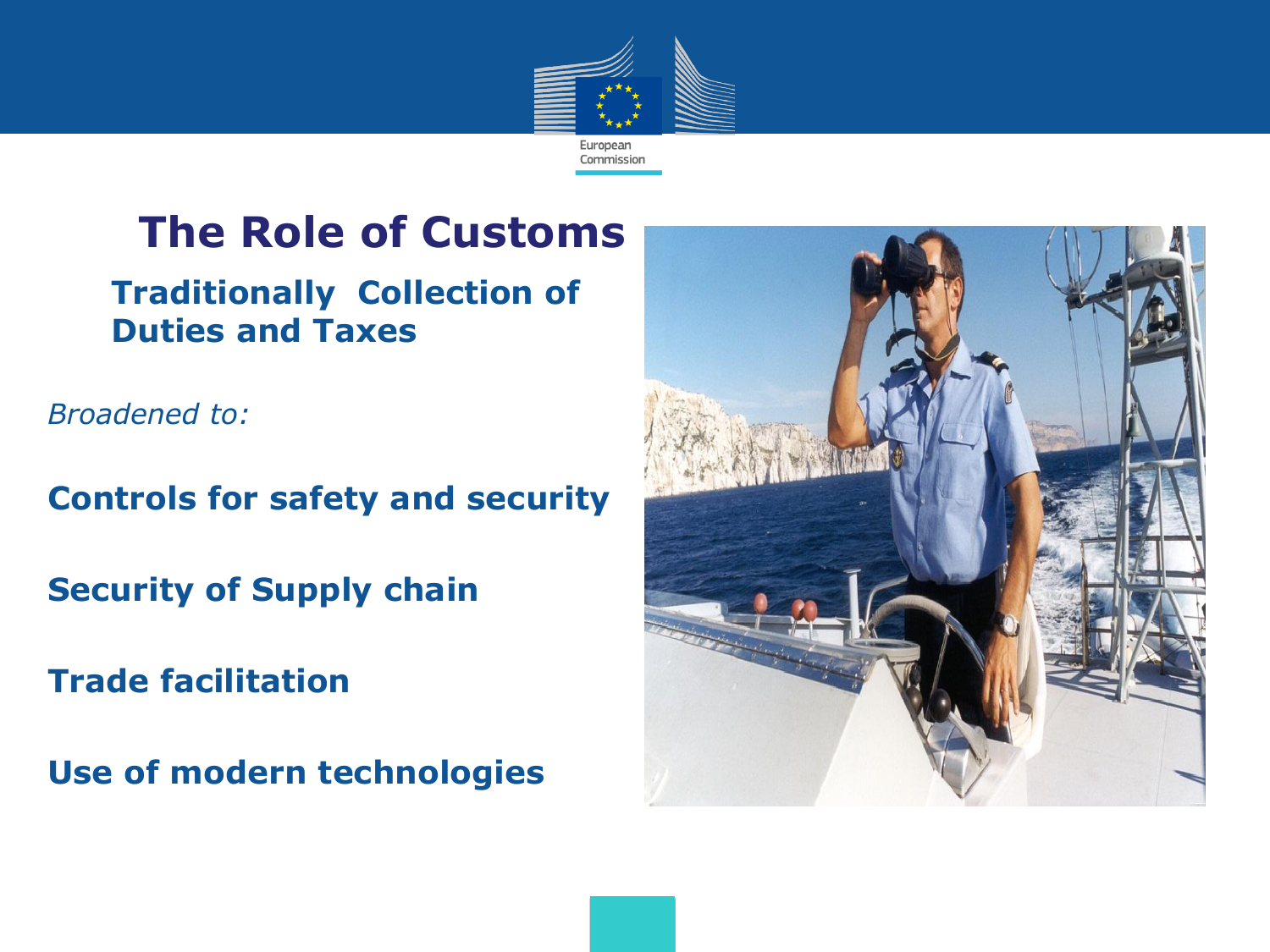

### **Use of modern Technology - EU Policy and Approach**

 Technology and equipment are cornerstones to enable modern customs administrations to tackle the challenges of the rapidly changing 21st century operational environment.

 Customs administrations are encouraged to take advantage of emerging technologies to enhance security in the supply chain.

 NII and radiation detection equipment is necessary to inspect high-risk containers quickly without disrupting the flow of legitimate trade.

 Customs community should monitor R&D of technologies and innovations and monitor the benefits customs can extract from its usage.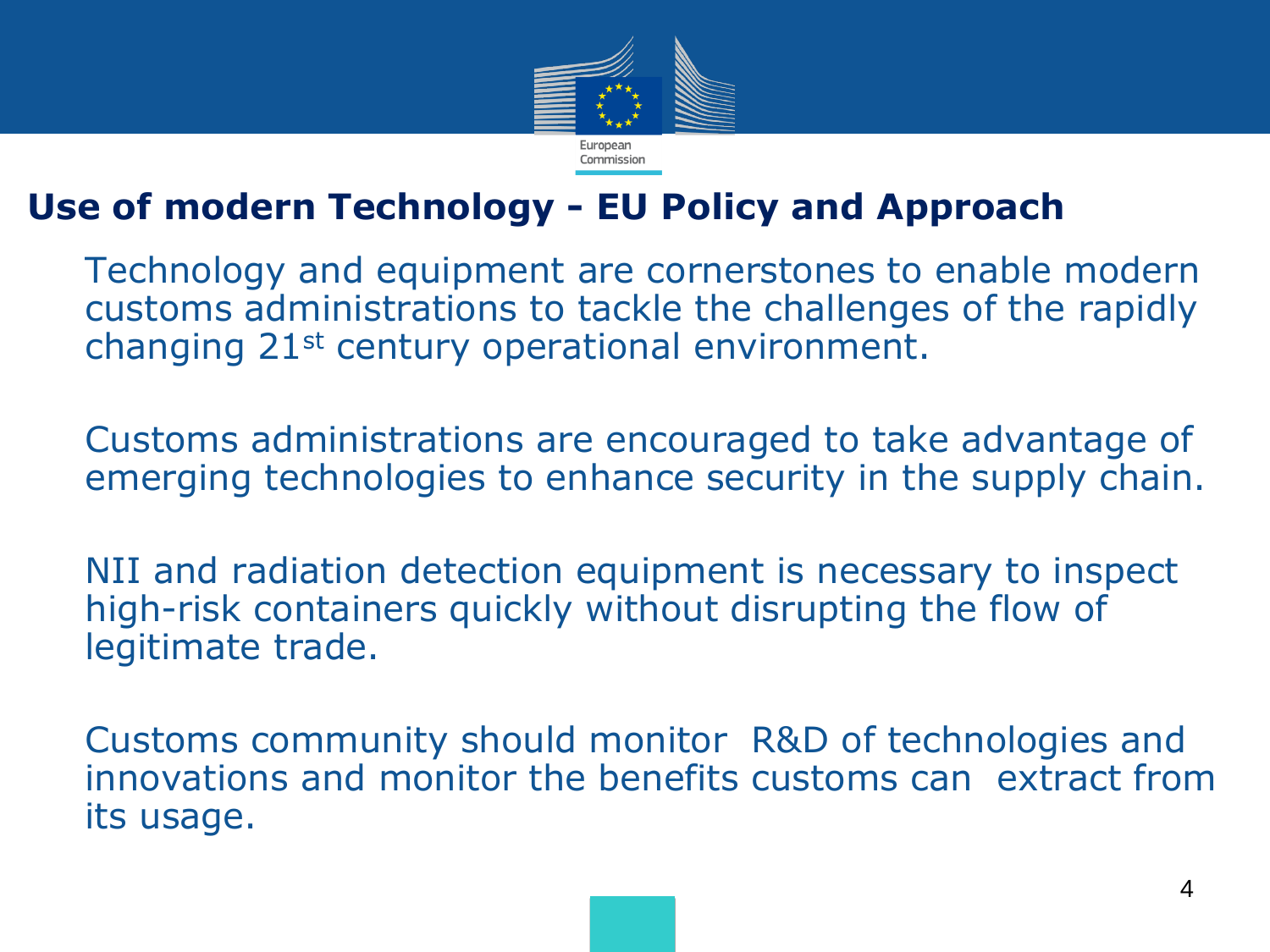

### **The International Dimension**

 Standard 3 of WCO SAFE states that NII equipment and radiation detection should be available and used for conducting inspections.

WCO strategic vision on customs for the  $21^{ST}$  Century encourage administrations to fully exploit the potential of emerging technologies.

#### **EU - US joint statement of Supply Chain security calls to:**

 Extend and intensify cooperation on technology (incl. R&D, sharing best practices, opportunities for common certification practices and contributing to setting of international standards)

 Collaborative testing of new emerging technologies toward the goal of identifying those that meet internationally agreed standards

 Border Monitoring Working group (DOE/SLD, DHS, DNDO, TAXUD, JRC , IAEA)  $\rightarrow$  main focus on Radiation and Nuclear Detection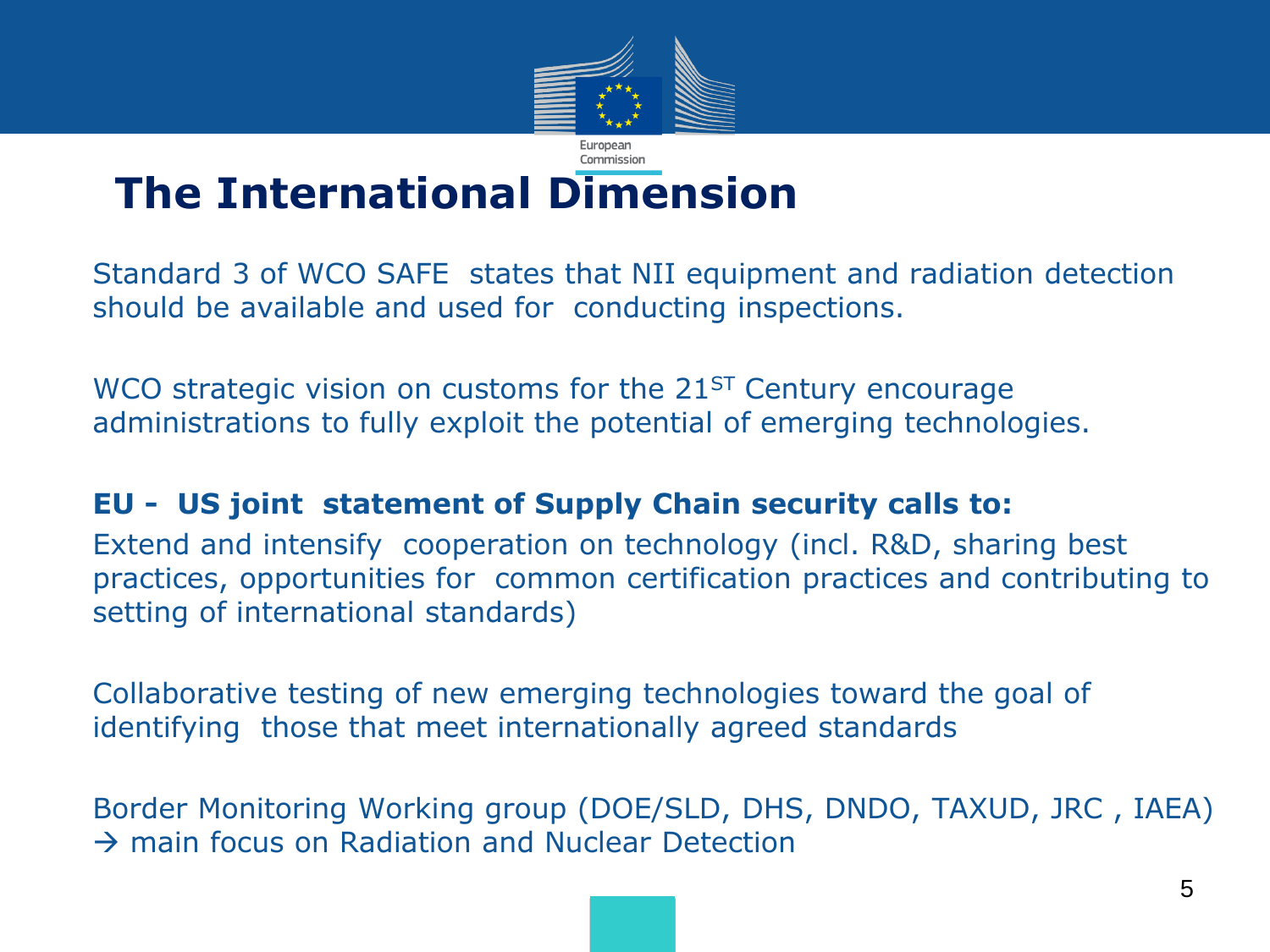

### **Customs Detection Technology Expert Group**

Consists of Customs detection technology experts from 11 MS and Turkey.

(Austria, Denmark, France, Hungary, Ireland, Italy, Lithuania, the Netherlands, Slovakia, Spain, the United Kingdom and Turkey)

Chaired by DG TAXUD, Risk Management and Security Unit.

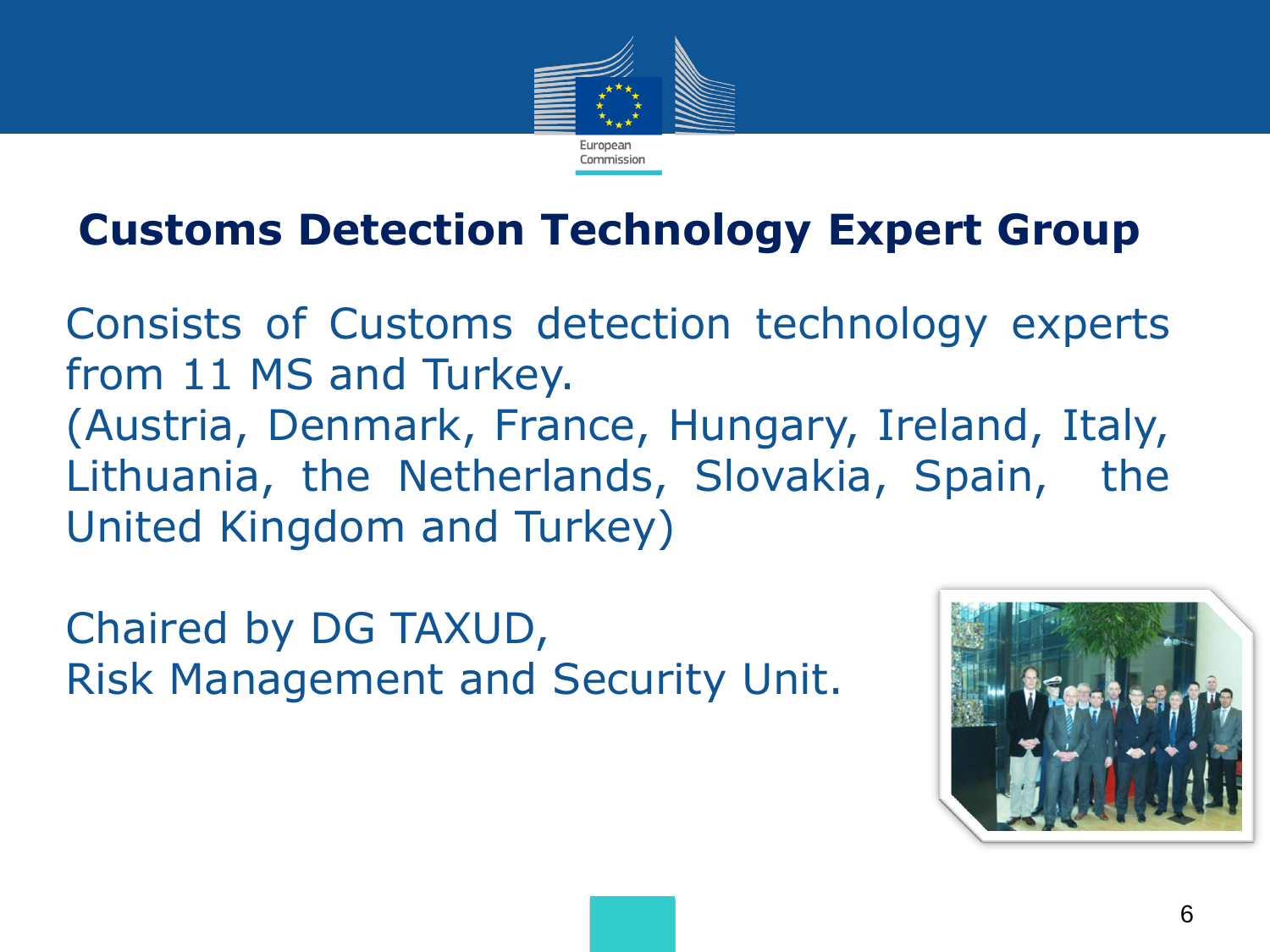

## **Customs Detection Technology Expert Group**

## *MAIN OBJECTIVES*

 Platform for sharing information between customs technology experts

 Issue Threats and Technology solutions document that will look into the currently available technologies that can be used for custom controls.

 Explore the possibilities to create a common training tool for screeners to improve image interpretation

 Encourage the participation in **relevant research projects for the purpose of advancing the state** of the art detection technology applications.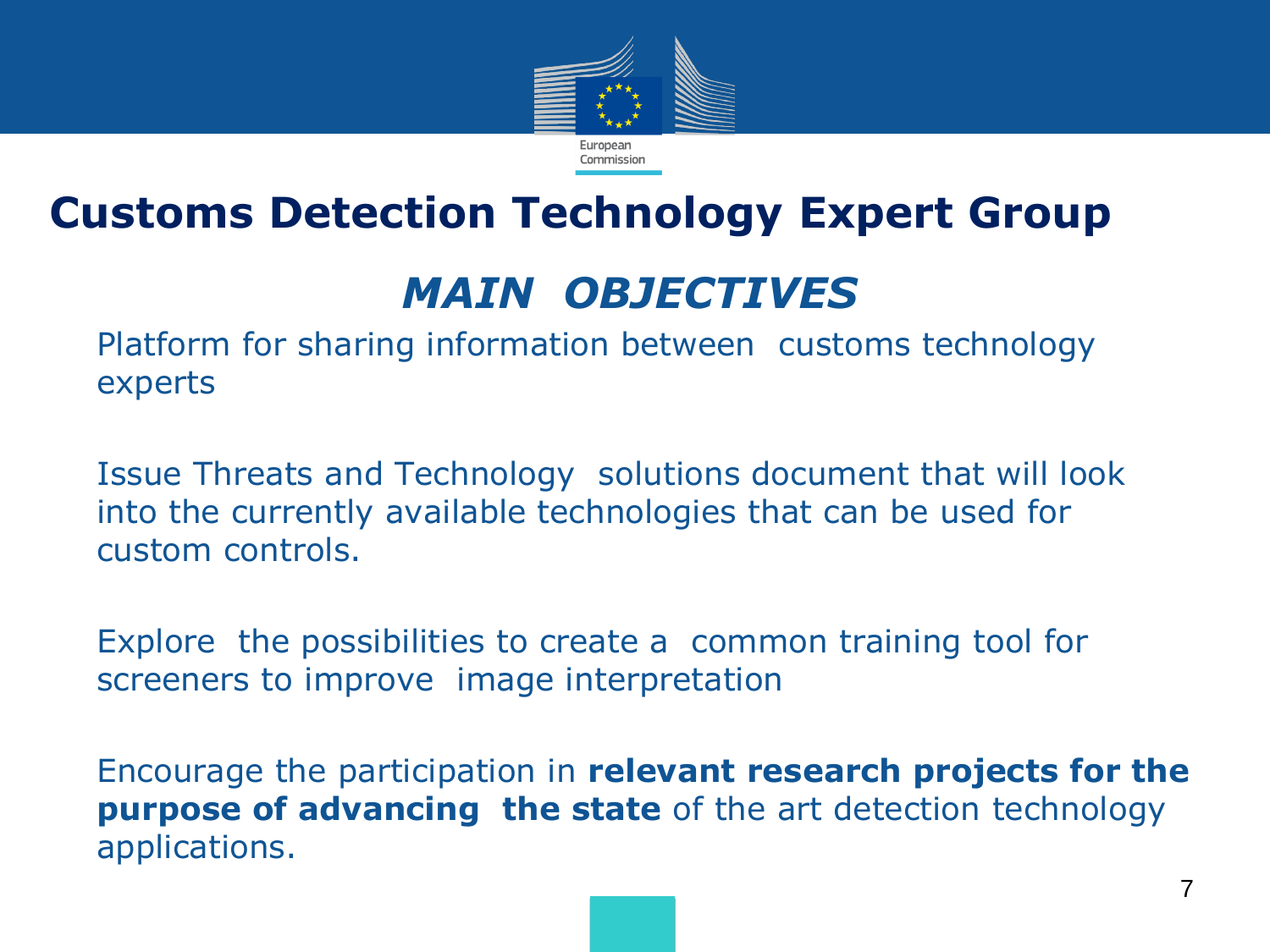

### **Document No. TAXUD/B2/058/2012 Threats and technology solutions**

The purpose of the document:

- to provide for each mode of transport an overview of types of threats, together with the corresponding available technology solutions,
- to demonstrate the enormous range of technological possibilities that exist between threats and their detection by relevant technologies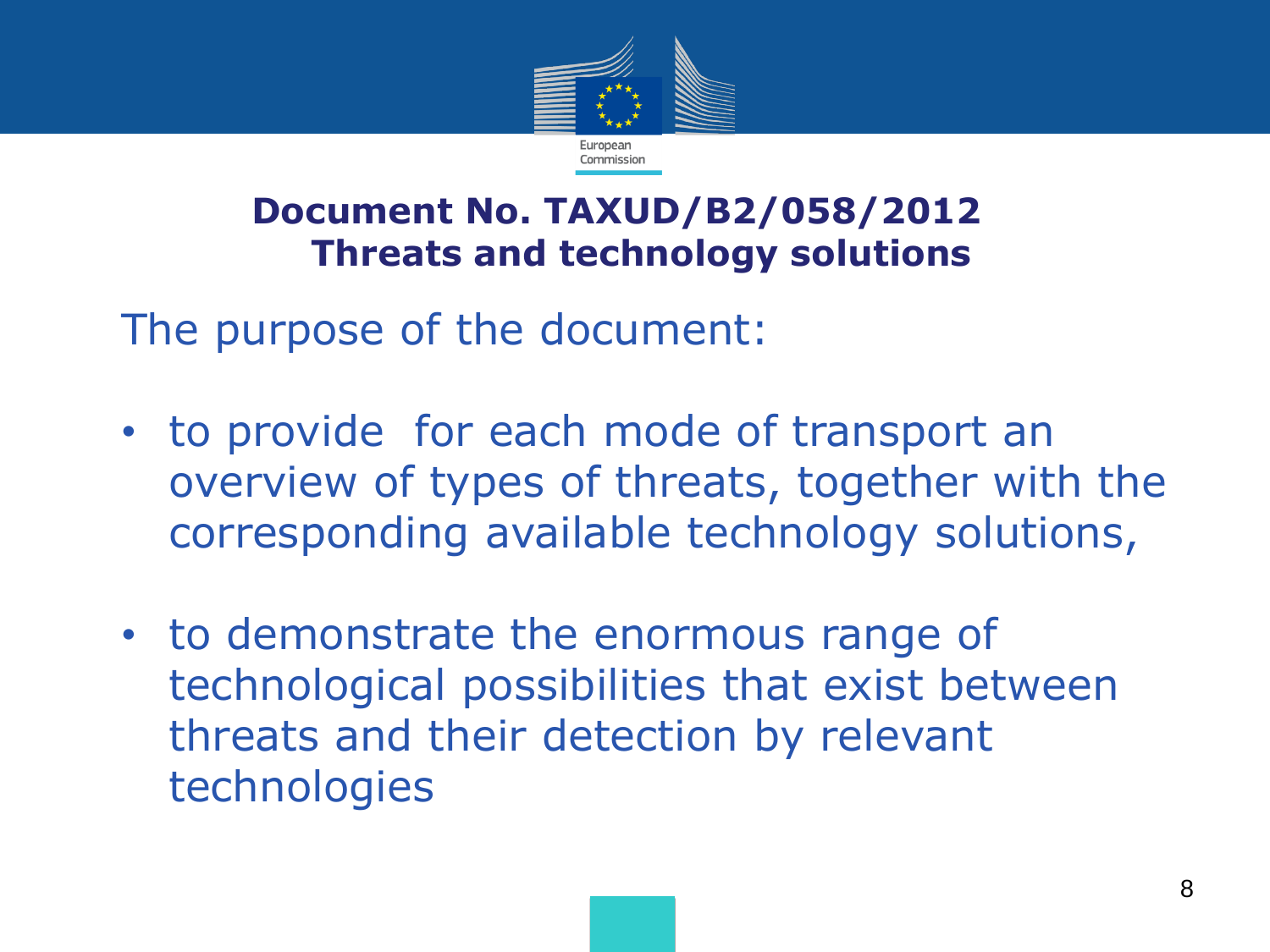

# **Report on threats and technology solutions** Concerning technology

**How to use technology Safety procedures Relevant training**

Human element

**Motivation Radiation safety Radiation monitoring**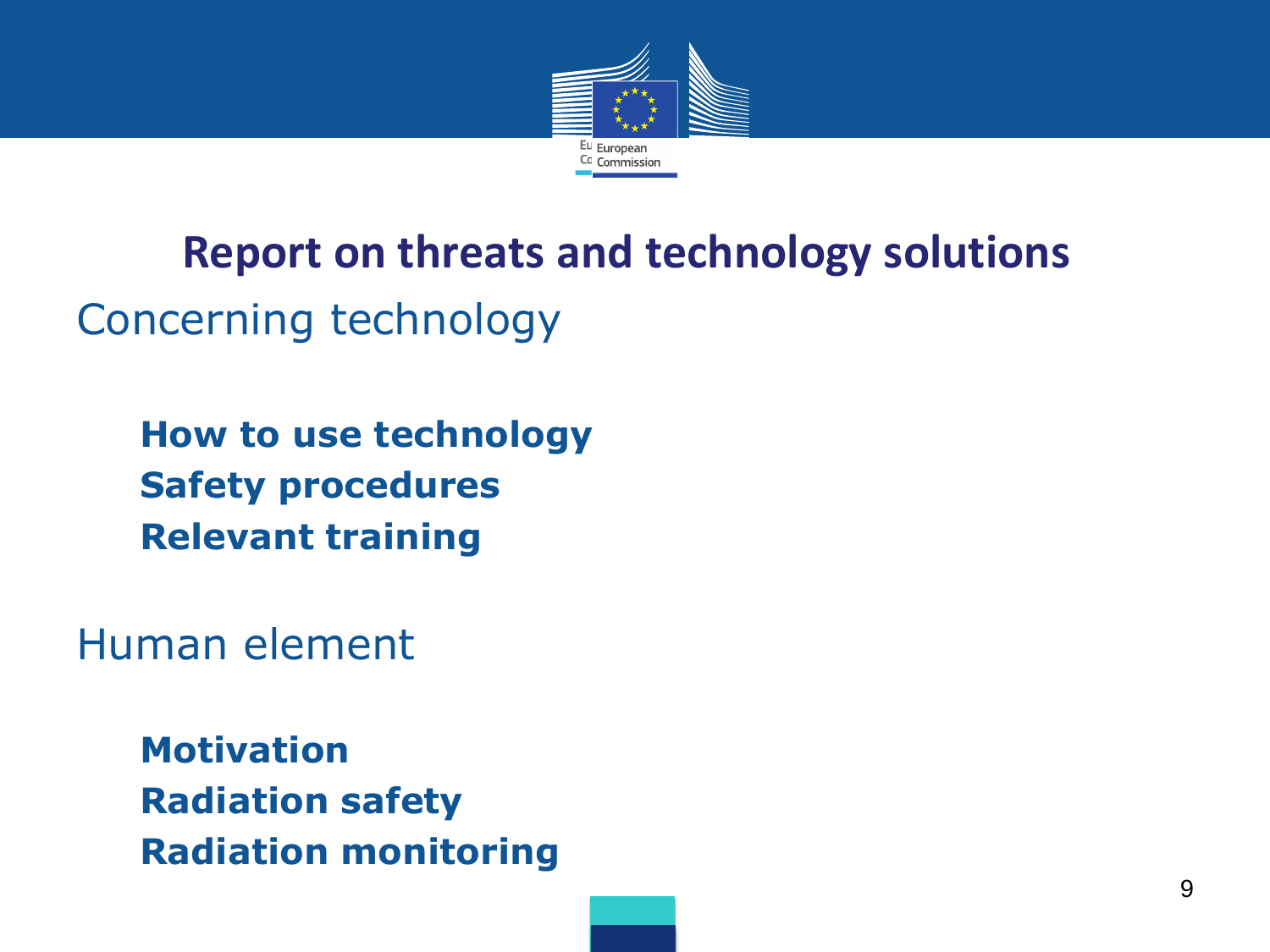

## **Report on threats and technology solutions**

#### *Technology solutions*

- **Existing international standards**
- **Technology definitions**
- **Emerging technologies**
- **Optimal use of detection technology**
- **Financial categories**
- Additional costs
- *Table with the combination of threats, threats situations and available technology – with the indication of suitability*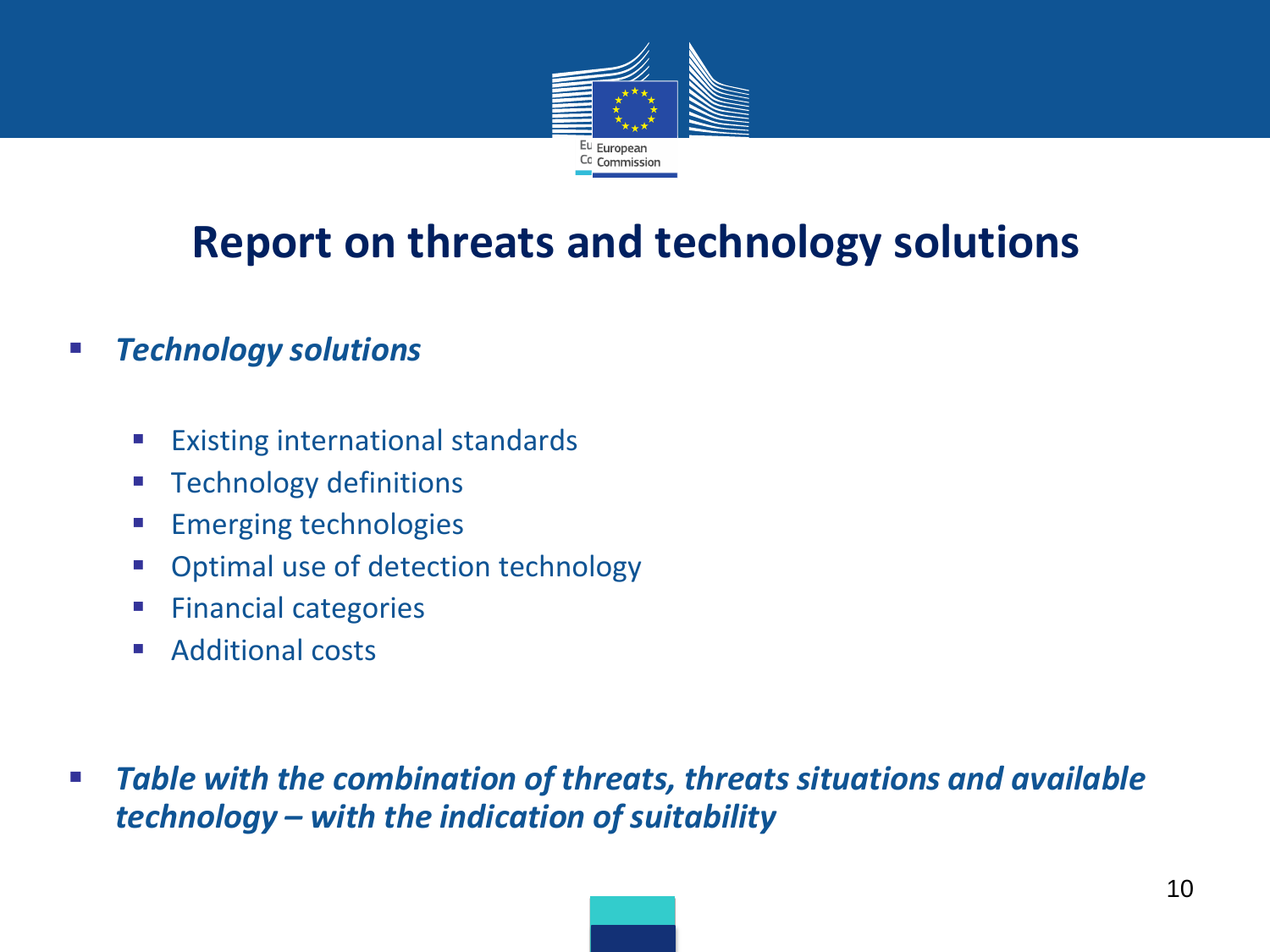

| Fype | Modality   | Threat                      | energy                    | energy                    |                           |                    |                           |                       |                    |                  |                                                             |                            |                               |                         |                                       |                                              |                           |                           |                        |                      |                       |                           |           |               |                    |
|------|------------|-----------------------------|---------------------------|---------------------------|---------------------------|--------------------|---------------------------|-----------------------|--------------------|------------------|-------------------------------------------------------------|----------------------------|-------------------------------|-------------------------|---------------------------------------|----------------------------------------------|---------------------------|---------------------------|------------------------|----------------------|-----------------------|---------------------------|-----------|---------------|--------------------|
|      |            |                             | X-ray transmission; high  | X-ray transmission, low   | X-ray backscatter         | X-ray diffraction  | Gamma ray transmission    | Infrared spectroscopy | RAMAN spectroscopy |                  | Local<br>Construction<br>Construction<br>X-Tay fluorescence | <b>IMS trace detection</b> | <b>Canine trace detection</b> | SIFT-MS trace detection | monitoring<br>Radiation detection and | Spectrometric<br>radionuclide identification | Terahertz passive         | Millimetre wave passive   | Millimetre wave active | Optic (fiber) Camera | Ultra sonic detection | Gamma backscatter         | IR Camera | UV/VIS Camera | Metal detection    |
|      |            |                             |                           |                           |                           |                    |                           |                       |                    |                  |                                                             |                            |                               |                         |                                       |                                              |                           |                           |                        |                      |                       |                           |           |               |                    |
|      |            |                             |                           |                           |                           |                    |                           |                       |                    |                  |                                                             |                            |                               |                         |                                       |                                              |                           |                           |                        |                      |                       |                           |           |               |                    |
|      |            |                             |                           |                           |                           |                    |                           |                       |                    |                  |                                                             |                            |                               |                         |                                       |                                              |                           |                           |                        |                      |                       |                           |           |               |                    |
|      |            |                             |                           |                           |                           |                    |                           |                       |                    |                  |                                                             |                            |                               |                         |                                       |                                              |                           |                           |                        |                      |                       |                           |           |               |                    |
|      |            |                             |                           |                           |                           |                    |                           |                       |                    |                  |                                                             |                            |                               |                         |                                       |                                              |                           |                           |                        |                      |                       |                           |           |               |                    |
| Road | Baggage    | <b>Beverages</b>            |                           | $\mathbf{x}$              | $\pmb{\mathsf{x}}$        | $\pmb{\mathsf{x}}$ | $\mathbf{x}$              |                       | $\mathbf{x}$       |                  |                                                             |                            |                               |                         |                                       |                                              |                           |                           |                        |                      | $\pmb{\mathsf{x}}$    | $\boldsymbol{x}$          |           |               |                    |
| Road |            | Cigarettes                  |                           | $\pmb{\chi}$              | $\pmb{\chi}$              |                    | $\pmb{\mathsf{x}}$        |                       |                    |                  |                                                             |                            | $\pmb{\mathsf{x}}$            |                         |                                       |                                              |                           |                           |                        |                      | $\pmb{\mathsf{x}}$    | $\pmb{\mathsf{x}}$        |           |               |                    |
| Road |            | <b>CITES</b>                |                           | $\pmb{\chi}$              | $\pmb{\mathsf{x}}$        |                    | $\pmb{\mathsf{x}}$        |                       |                    |                  |                                                             |                            | $\pmb{\mathsf{x}}$            |                         |                                       |                                              |                           |                           |                        |                      | $\pmb{\mathsf{x}}$    | $\pmb{\mathsf{x}}$        |           |               |                    |
| Road |            | Currency                    |                           | $\boldsymbol{\mathsf{x}}$ | $\pmb{\mathsf{x}}$        |                    | $\pmb{\mathsf{x}}$        |                       |                    |                  |                                                             |                            | $\pmb{\mathsf{x}}$            |                         |                                       |                                              |                           |                           |                        |                      | $\pmb{\mathsf{x}}$    | $\boldsymbol{x}$          |           |               | $\mathbf{x}$       |
| Road |            | Drugs, precursors           |                           | $\mathbf{x}$              | $\pmb{\mathsf{x}}$        | $\mathbf{x}$       | $\boldsymbol{x}$          | $\mathbf{x}$          | $\mathbf{x}$       |                  | $\mathbf{x}$                                                | $\mathbf{x}$               | $\boldsymbol{x}$              |                         |                                       |                                              |                           |                           |                        |                      | $\mathbf{x}$          | $\mathbf{x}$              |           |               |                    |
| Road |            | Evasion of tax and duties   |                           | $\boldsymbol{\mathsf{x}}$ | $\pmb{\mathsf{x}}$        |                    | $\pmb{\mathsf{x}}$        |                       |                    | $\boldsymbol{x}$ |                                                             |                            |                               |                         |                                       |                                              |                           |                           |                        |                      | $\pmb{\mathsf{x}}$    | $\pmb{\mathsf{x}}$        |           |               |                    |
| Road |            | $IPR$                       |                           |                           |                           |                    |                           |                       |                    |                  |                                                             |                            |                               |                         |                                       |                                              |                           |                           |                        |                      |                       |                           |           |               |                    |
| Road |            | <b>RN</b>                   |                           |                           |                           |                    | $\boldsymbol{\mathsf{x}}$ |                       |                    |                  |                                                             |                            |                               |                         | $\mathbf{x}$                          | $\mathbf{x}$                                 |                           |                           |                        |                      |                       |                           |           |               |                    |
| Road |            | Weapons, explosives         |                           | $\boldsymbol{x}$          | $\pmb{\mathsf{x}}$        | $\pmb{\mathsf{x}}$ | $\mathbf{x}$              |                       |                    | $\pmb{\chi}$     | x                                                           | $\pmb{\mathsf{x}}$         | $\boldsymbol{x}$              |                         |                                       |                                              |                           |                           |                        |                      | $\pmb{\mathsf{x}}$    | $\pmb{\mathsf{x}}$        |           |               | $\pmb{\mathsf{x}}$ |
| Road | Freight    | <b>Beverages</b>            | $\pmb{\mathsf{x}}$        | $\pmb{\chi}$              | $\pmb{\mathsf{x}}$        |                    | $\pmb{\mathsf{x}}$        |                       | $\mathbf{x}$       |                  |                                                             |                            |                               |                         |                                       |                                              |                           |                           |                        |                      |                       |                           |           |               |                    |
| Road |            | Cigarettes                  | $\pmb{\mathsf{x}}$        | $\boldsymbol{\mathsf{x}}$ | $\mathbf{x}$              |                    | $\pmb{\mathsf{x}}$        |                       |                    |                  |                                                             |                            | $\mathbf{x}$                  |                         |                                       |                                              |                           |                           |                        | $\mathbf{x}$         |                       |                           |           |               |                    |
| Road |            | <b>CITES</b>                | $\pmb{\mathsf{x}}$        | $\pmb{\mathsf{x}}$        | $\pmb{\mathsf{x}}$        |                    | $\pmb{\mathsf{x}}$        |                       |                    |                  |                                                             |                            | $\pmb{\mathsf{x}}$            |                         |                                       |                                              |                           |                           |                        | $\pmb{\mathsf{x}}$   |                       |                           |           |               |                    |
| Road |            | Currency                    | $\pmb{\mathsf{x}}$        | $\mathbf{x}$              | $\pmb{\mathsf{x}}$        |                    | $\pmb{\mathsf{x}}$        |                       |                    |                  |                                                             |                            | $\pmb{\mathsf{x}}$            |                         |                                       |                                              |                           |                           |                        | $\pmb{\mathsf{x}}$   |                       |                           |           |               |                    |
| Road |            | Drugs, precursors           | $\pmb{\mathsf{x}}$        | $\boldsymbol{x}$          | $\boldsymbol{\mathsf{x}}$ |                    | $\pmb{\mathsf{x}}$        | $\boldsymbol{x}$      | $\mathbf{x}$       |                  | $\mathbf{x}$                                                | $\mathbf{x}$               | $\pmb{\mathsf{x}}$            |                         |                                       |                                              |                           |                           |                        | $\boldsymbol{x}$     |                       |                           |           |               |                    |
| Road |            | Evasion of tax and duties   | $\pmb{\mathsf{x}}$        | $\boldsymbol{\mathsf{x}}$ | $\pmb{\mathsf{x}}$        |                    | $\pmb{\mathsf{x}}$        |                       |                    | $\boldsymbol{x}$ |                                                             |                            |                               |                         |                                       |                                              |                           |                           |                        | $\pmb{\mathsf{x}}$   |                       |                           |           |               |                    |
| Road |            | <b>IPR</b>                  |                           |                           |                           |                    |                           |                       |                    |                  |                                                             |                            |                               |                         |                                       |                                              |                           |                           |                        |                      |                       |                           |           |               |                    |
| Road |            | Oil                         | $\pmb{\mathsf{x}}$        | $\boldsymbol{\mathsf{x}}$ |                           |                    | $\mathbf{x}$              |                       |                    |                  |                                                             |                            |                               |                         |                                       |                                              |                           |                           |                        |                      |                       |                           |           |               |                    |
| Road |            | <b>RN</b>                   | $\pmb{\mathsf{x}}$        | $\boldsymbol{\mathsf{x}}$ |                           |                    | $\pmb{\chi}$              |                       |                    |                  |                                                             |                            |                               |                         | $\boldsymbol{x}$                      | $\pmb{\mathsf{x}}$                           |                           |                           |                        |                      |                       | $\pmb{\mathsf{x}}$        |           |               |                    |
| Road |            | Weapons, explosives         | $\pmb{\mathsf{x}}$        | $\pmb{\mathsf{x}}$        | $\mathbf{x}$              |                    | $\pmb{\mathsf{x}}$        |                       |                    | $\mathbf{x}$     |                                                             | $\boldsymbol{\mathsf{x}}$  | $\mathbf{x}$                  |                         |                                       |                                              |                           |                           |                        |                      |                       |                           |           |               |                    |
| Road |            | Waste                       | $\mathbf{x}$              |                           |                           |                    |                           |                       |                    | $\mathbf{x}$     |                                                             |                            |                               |                         | $\mathbf{x}$                          | $\pmb{\mathsf{x}}$                           |                           |                           |                        |                      |                       |                           |           |               | $\boldsymbol{x}$   |
| Road | Passengers | Beverages                   |                           |                           |                           |                    |                           |                       |                    |                  |                                                             |                            |                               |                         |                                       |                                              | $\boldsymbol{x}$          | $\mathbf{x}$              | $\mathbf{x}$           |                      |                       |                           |           |               |                    |
| Road |            | Cigarettes                  |                           |                           |                           |                    |                           |                       |                    |                  |                                                             |                            | $\mathbf{x}$                  |                         |                                       |                                              | $\pmb{\mathsf{x}}$        | $\pmb{\mathsf{x}}$        | $\pmb{\mathsf{x}}$     |                      |                       |                           |           |               | $\pmb{\mathsf{x}}$ |
| Road |            | <b>CITES</b>                |                           |                           |                           |                    |                           |                       |                    |                  |                                                             |                            | $\pmb{\mathsf{x}}$            |                         |                                       |                                              | $\pmb{\mathsf{x}}$        | $\boldsymbol{\mathsf{x}}$ | $\pmb{\mathsf{x}}$     |                      |                       |                           |           |               |                    |
| Road |            | Currency                    |                           |                           |                           |                    |                           |                       |                    |                  |                                                             |                            | $\pmb{\mathsf{x}}$            |                         |                                       |                                              | $\pmb{\chi}$              | $\mathbf{x}$              | $\pmb{\mathsf{x}}$     |                      |                       |                           |           |               | $\mathbf{x}$       |
| Road |            | Drugs, precursors           |                           |                           |                           |                    |                           |                       |                    |                  | $\boldsymbol{\mathsf{x}}$                                   | $\pmb{\mathsf{x}}$         | $\pmb{\mathsf{x}}$            |                         |                                       |                                              | $\pmb{\mathsf{x}}$        | $\pmb{\mathsf{x}}$        | $\pmb{\mathsf{x}}$     |                      |                       |                           |           |               | $\mathbf{x}$       |
| Road |            | Evasion of tax and duties   |                           |                           |                           |                    |                           |                       |                    |                  |                                                             |                            |                               |                         |                                       |                                              | $\boldsymbol{\mathsf{x}}$ | $\boldsymbol{\mathsf{x}}$ | $\pmb{\mathsf{x}}$     |                      |                       |                           |           |               |                    |
| Road |            | $\ensuremath{\mathsf{IPR}}$ |                           |                           |                           |                    |                           |                       |                    |                  |                                                             |                            |                               |                         |                                       |                                              |                           |                           |                        |                      |                       |                           |           |               |                    |
| Road |            | Oil                         |                           |                           |                           |                    |                           |                       |                    |                  |                                                             |                            |                               |                         |                                       |                                              |                           |                           |                        |                      |                       |                           |           |               |                    |
| Road |            | RN                          |                           |                           |                           |                    |                           |                       |                    |                  |                                                             |                            |                               |                         | $\mathbf{x}$                          | $\pmb{\mathsf{x}}$                           |                           |                           |                        |                      |                       |                           |           |               |                    |
| Road |            | Weapons, explosives         |                           |                           |                           |                    |                           |                       |                    | $\mathbf{x}$     | x                                                           | $\pmb{\mathsf{x}}$         | $\mathbf{x}$                  |                         |                                       |                                              | $\boldsymbol{\mathsf{x}}$ | $\mathbf{x}$              | $\boldsymbol{x}$       |                      |                       |                           |           |               | $\boldsymbol{x}$   |
| Road | Vehicles   | <b>Beverages</b>            | $\boldsymbol{\mathsf{x}}$ |                           |                           |                    |                           |                       |                    |                  |                                                             |                            |                               |                         |                                       |                                              |                           |                           |                        |                      |                       | $\boldsymbol{\mathsf{x}}$ |           |               |                    |
| Road |            | Cigarettes                  | $\pmb{\mathsf{x}}$        | $\mathbf{x}$              | $\pmb{\mathsf{x}}$        |                    |                           |                       |                    |                  |                                                             |                            | $\pmb{\mathsf{x}}$            |                         |                                       |                                              |                           |                           |                        |                      |                       | $\boldsymbol{\mathsf{x}}$ |           |               |                    |
| Road |            | <b>CITES</b>                | $\pmb{\mathsf{x}}$        | $\pmb{\chi}$              | $\pmb{\mathsf{x}}$        |                    |                           |                       |                    |                  |                                                             |                            |                               |                         |                                       |                                              |                           |                           |                        |                      |                       |                           |           |               |                    |
| Road |            | Currency                    | $\pmb{\mathsf{x}}$        | $\pmb{\mathsf{x}}$        | $\pmb{\mathsf{x}}$        |                    |                           |                       |                    |                  |                                                             |                            |                               |                         |                                       |                                              |                           |                           |                        |                      |                       |                           |           |               |                    |
| Road |            |                             | $\mathbf{x}$              | $\mathbf{x}$              | $\mathbf{x}$              |                    |                           |                       |                    |                  | $\boldsymbol{\mathsf{x}}$                                   | $\boldsymbol{x}$           | $\mathbf{x}$                  |                         |                                       |                                              |                           |                           |                        |                      |                       | $\boldsymbol{\mathsf{x}}$ |           |               |                    |
|      |            | Drugs, precursors           |                           |                           |                           |                    |                           |                       |                    |                  |                                                             |                            |                               |                         |                                       |                                              |                           |                           |                        |                      |                       |                           |           |               |                    |
| Road |            | Evasion of tax and duties   | $\pmb{\mathsf{x}}$        | $\pmb{\mathsf{x}}$        | $\pmb{\mathsf{x}}$        |                    |                           |                       |                    |                  |                                                             |                            |                               |                         |                                       |                                              |                           |                           |                        |                      |                       |                           |           |               |                    |
| Road |            | $\ensuremath{\mathsf{IPR}}$ |                           |                           |                           |                    |                           |                       |                    |                  |                                                             |                            |                               |                         |                                       |                                              |                           |                           |                        |                      |                       |                           |           |               |                    |
| Road |            | Oil                         |                           |                           |                           |                    |                           |                       |                    |                  |                                                             |                            |                               |                         |                                       |                                              |                           |                           |                        |                      |                       |                           |           |               |                    |
| Road |            | <b>RN</b>                   | $\pmb{\mathsf{x}}$        |                           |                           |                    |                           |                       |                    |                  |                                                             |                            |                               |                         | $\pmb{\chi}$                          | $\pmb{\mathsf{x}}$                           |                           |                           |                        |                      |                       |                           |           |               | Π                  |
| Road |            | Weapons, explosives         | $\pmb{\mathsf{x}}$        | $\pmb{\chi}$              | $\pmb{\mathsf{x}}$        |                    |                           |                       |                    |                  |                                                             | $\pmb{\mathsf{x}}$         | $\pmb{\mathsf{x}}$            |                         |                                       |                                              |                           |                           |                        |                      |                       |                           |           |               |                    |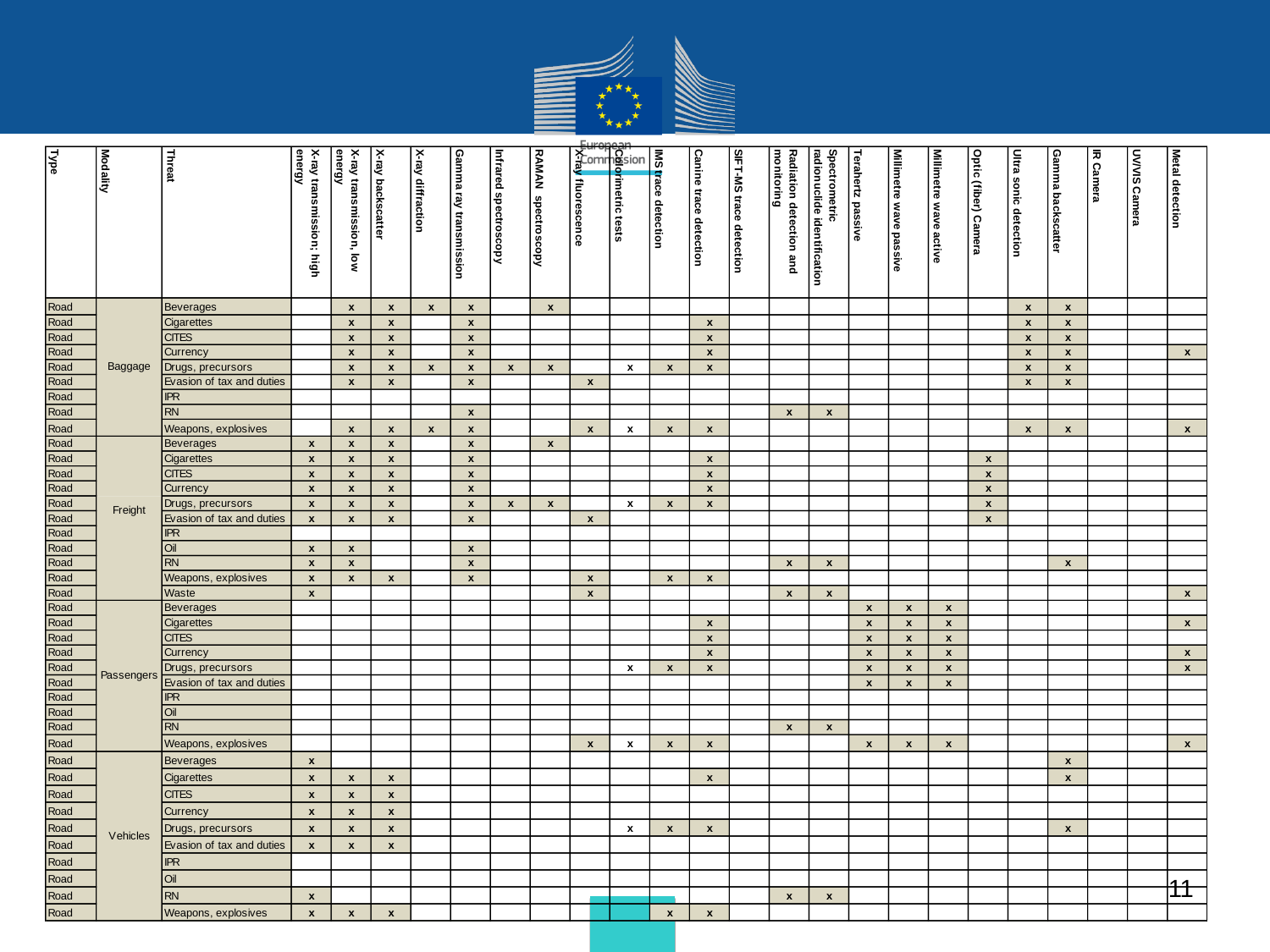

### **Customs Detection Technology expert Group**

#### **WORK IN PROGRESS :**

**1. Drafting of "***Where we want to be with detection technology***" paper.** 

**2. Launched discussions to provide guidance to MS for an optimum detection architecture taking into account volumes of trade, modes(s) of transport and main threats.**

**3. Exploring the possibilities to use the Programme and Information Collaboration Space (PICS) platform to create EU scanning image library and platform to share best practices, seizures, trends and technical specifications or requirements of detection equipment.**

**4. Prepare training programme for customs officers on Radiation and Nuclear detection in collaboration with the Joint Research centre (JRC).** 

**6. Provide customs end user requirements for future Security Research agenda under the Horizon 2020 programme.** 12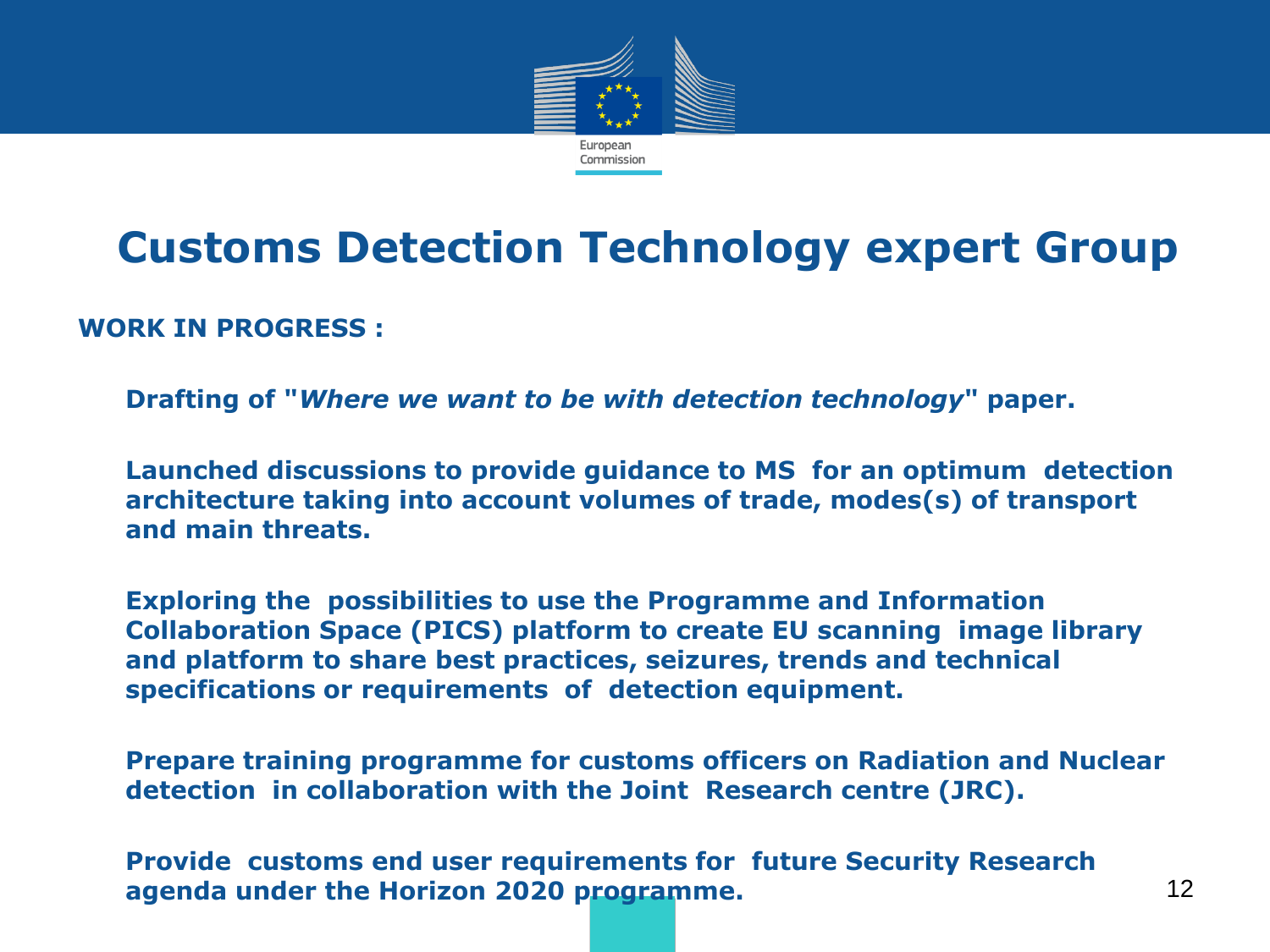

### **Radiation Detection Portals in Mega-ports**

• EU Customs operate radiation detection portals in main ports, airports and land border crossing points under the Mega-ports initiative

Main objective is to check as much as containers possible regardless of their destination

Established to prevent from importation of radioactive material by terrorists

• Very useful during to detect contaminated containers from Japan during Fukushima crisis

• Detection of various contaminated items (often Co-60)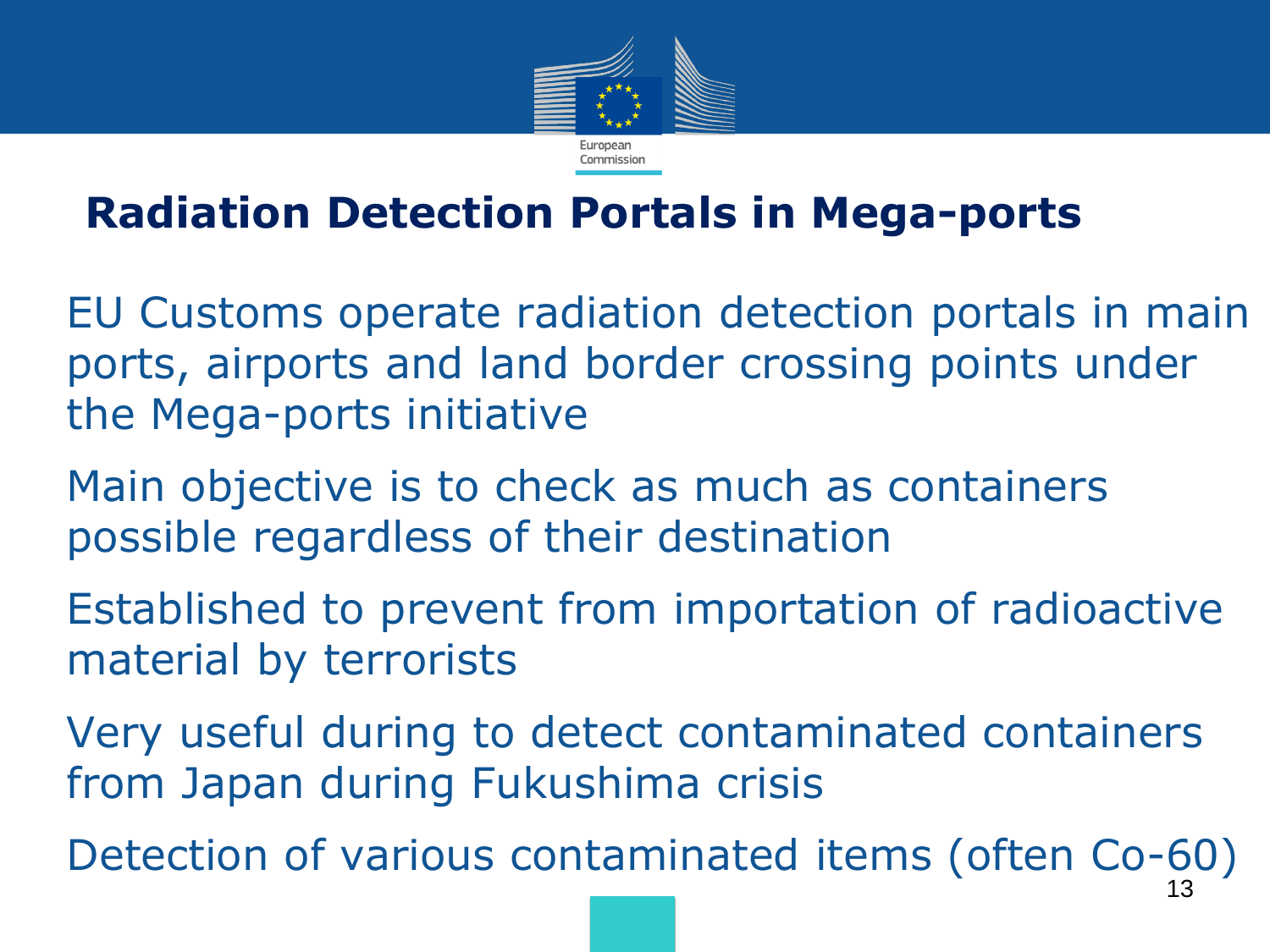

### **Optimal use of detection technology**

 Identify the most suitable and available technology taken into account new emerging applications

Establish appropriate technical requirements in the procurement process

Providing adequate infrastructure for scanning, inspection etc. activities

Establish rigorous testing and evaluation protocols

Selecting and training of suitable operators, including refresher trainings

 Ensure optimal selection of targets through use of existing systems including risk analysis, profiling and intelligence

### **Detection technology becomes only an effective tool when combined with a capable human operator** 14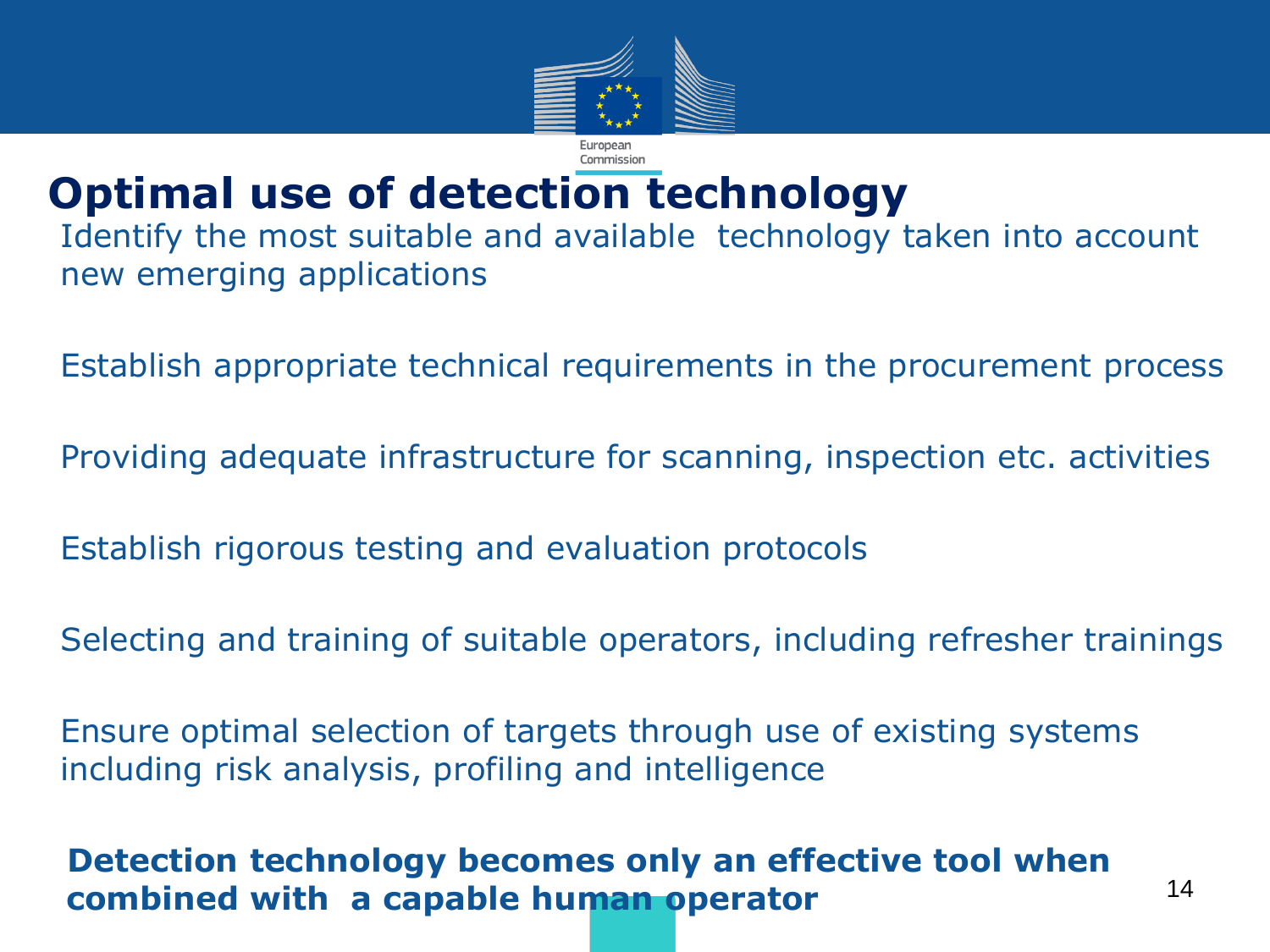

## Some EU funded security research projects relevant to customs (FP 7 / HORIZON 2020)

**CASSANDRA** 

- **CONTAIN**
- **MODES**

Research on "automated" comparison of x-ray images for cargo scanning with reference material Large scale Demonstrator on logistics and supply chain

security, expected to start in January 2014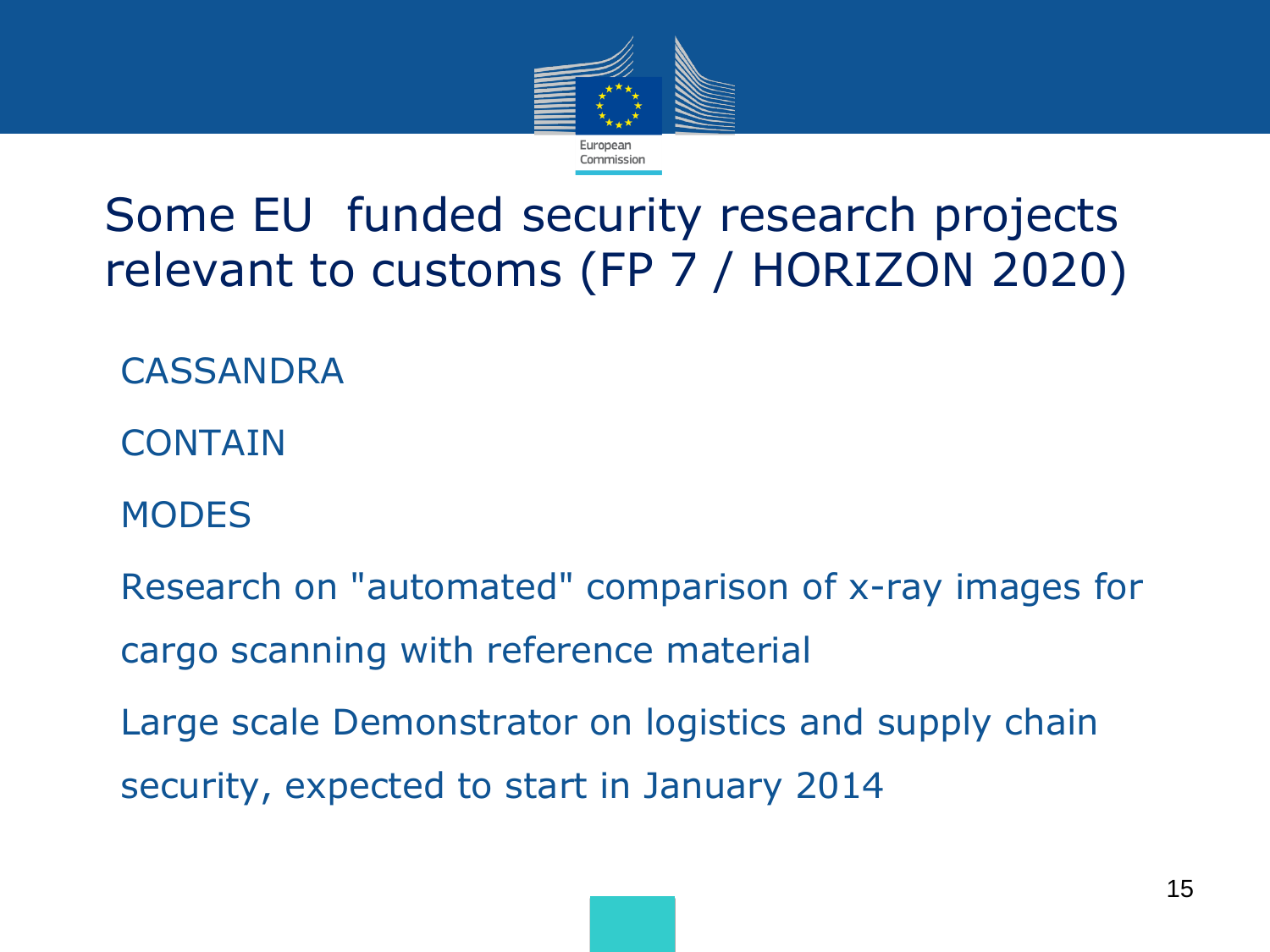

# **FP 7 Project ACXIS**

 New project to develop **A**utomated **C**omparison of **X**-ray Images for Cargo **S**canning.

### **Expected deliverables:**

Manufacturer independent software for automated image analysis

 Database of reference X-ray images of real historic detections, illegal cargo mock ups and legitimate cargo

 Standardisation tool for cargo scanner images to facilitate the exchange of images

Training simulator for customs.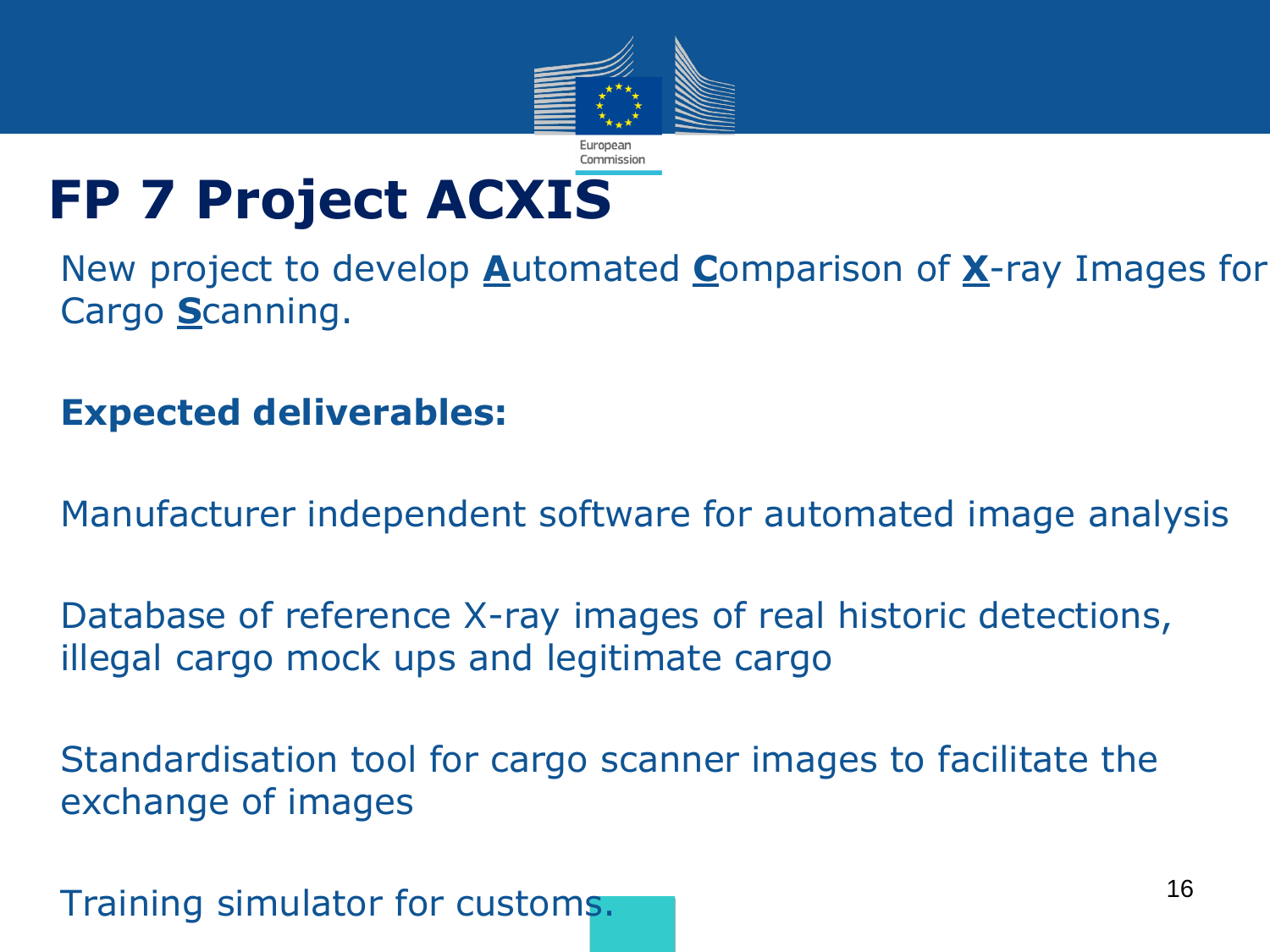

# **Challenges in supply chain security 1/2**

Improvement in the exchange of intelligence and information at all levels (national, EU , EU services and other agencies)

 International co-operation including harmonisation, standardization and interoperability of data and security systems

 Use of new emerging technologies and high efficiency tools to support Customs controls

Detection capability and performance standards

Improve detection capability of shielded nuclear material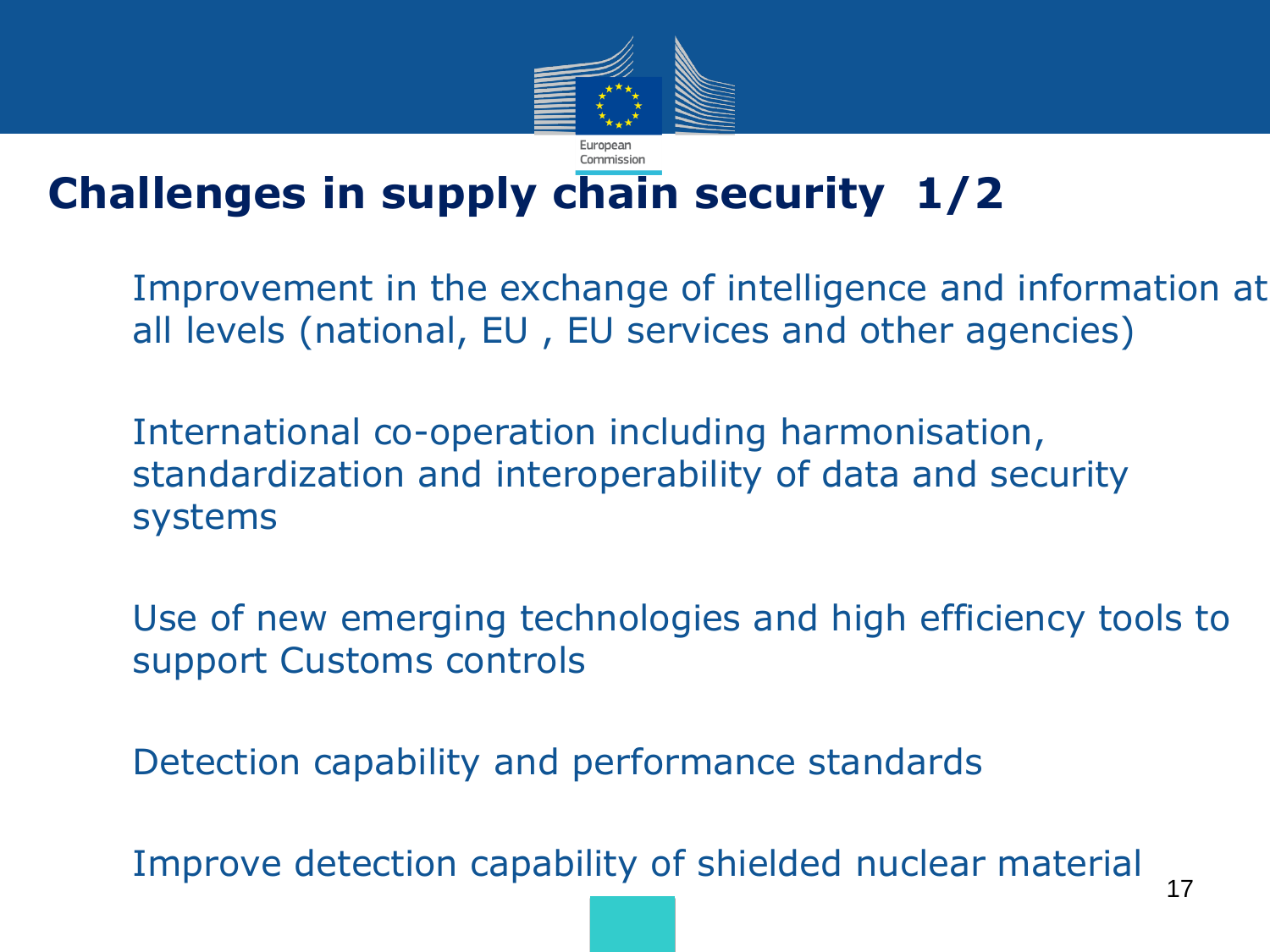

# **Challenges in supply chain security 2/2**

 Improve detection capability of containerized biological or chemical agents

 Identify training needs for X-Ray operators and officers using Radiation and Nuclear detection equipment

Procurement and financing of equipment

 What will be new risks and threats requiring to secure supply chains in 2020?

How to protect the EU and its citizens against these new threats?